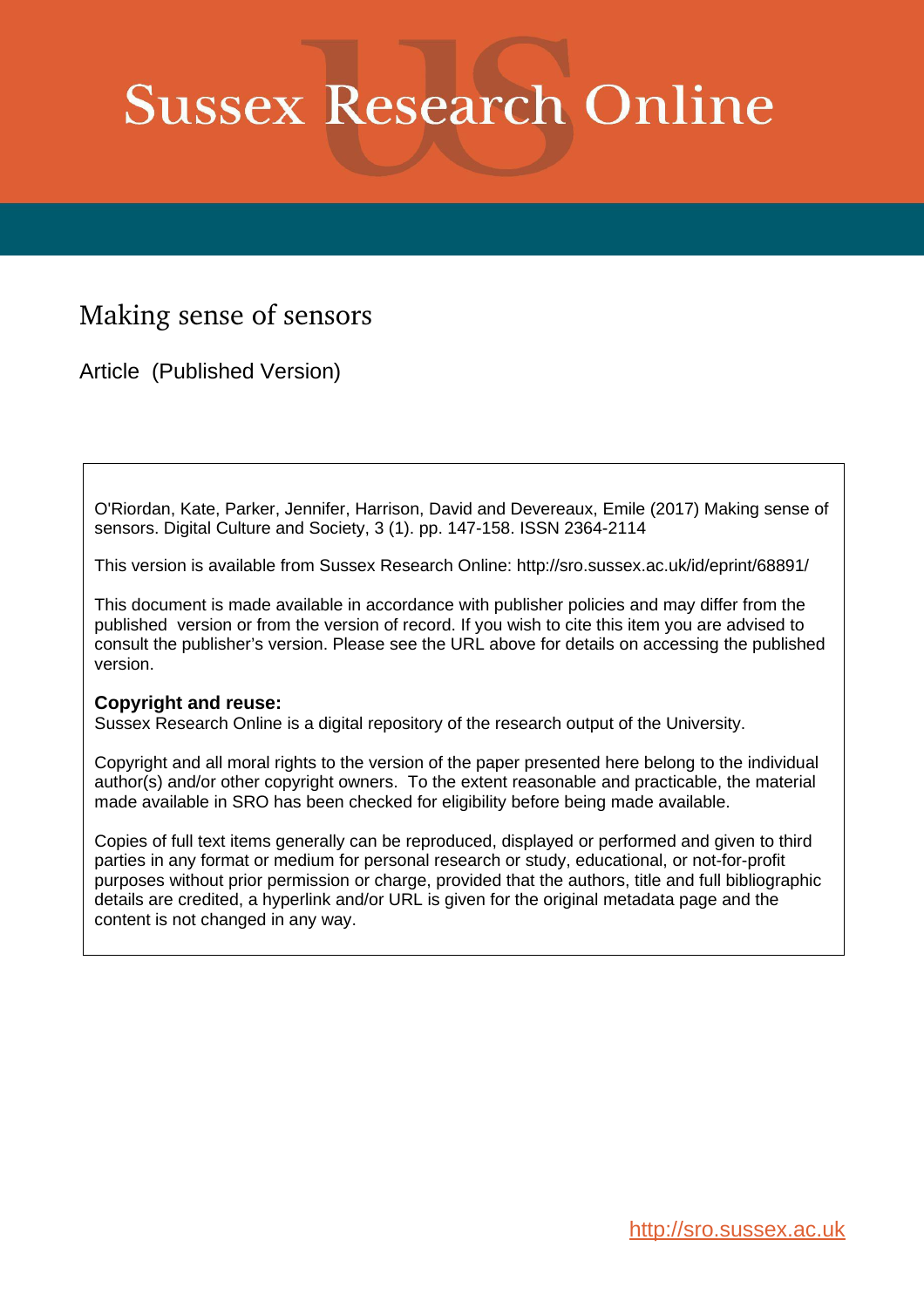### Making Sense of Sensors

*Kate O'Riordan, Jennifer Parker, David Harris and Emile Devereaux*<sup>1</sup>

#### **Abstract**

*The paper explores the different projects resulting from a practical workshop on making and hacking biosensors. The projects and the workshop enable a series of reflections about biosensors and their commercial promises and what they might offer to other constituents in digital arts theory and practice. These reflections include issues about expertise and how to "make with sensors," how inner states of being can be communicated in social situations, non-human relations and the possibility of radical communication beyond the human, and questions about materiality and performance and the role of the manifesto in relation to devices. These points are developed to argue that despite the radical promise of biosensors to offer new forms of communication, the objects they produce often fail. However, the process of design and making opens up questions about the technological horizon and possibilities for connection in a deviceorientated culture.*

#### Making sense of sensors

In relation to this journal issue on making and hacking, this paper opens up a discussion about hacking into and making biosensors. It does this through an account of a practice workshop and a reflection on materialisation in relation to both technological objects and manifestos. In a recent project between the Digital Arts and New Media Programme (DANM) at the University of California Santa Cruz (UCSC) and the School of Media Film and Music (MFM) at the University of Sussex, we took up the question of making biosensors. The project was spurred by the question of how locked down commercial biosensors are and what hacking and making opportunities they might avail. We proposed looking at biosensors in relation to the question of how they might be used to vector communication between humans, non-humans and environment through a practice workshop that aimed to use maker kits for sensing

<sup>1</sup> With Kat Braybrooke, Tim Jordan, Joan Haran, Mary Agnes Krell, Joseph Klett, Stephen Fortune, Irene Fubera Manuel, Sharon Daniels, Finley Coyl, Darrell Mckelvie Ruppel and Marguerite Kalhor.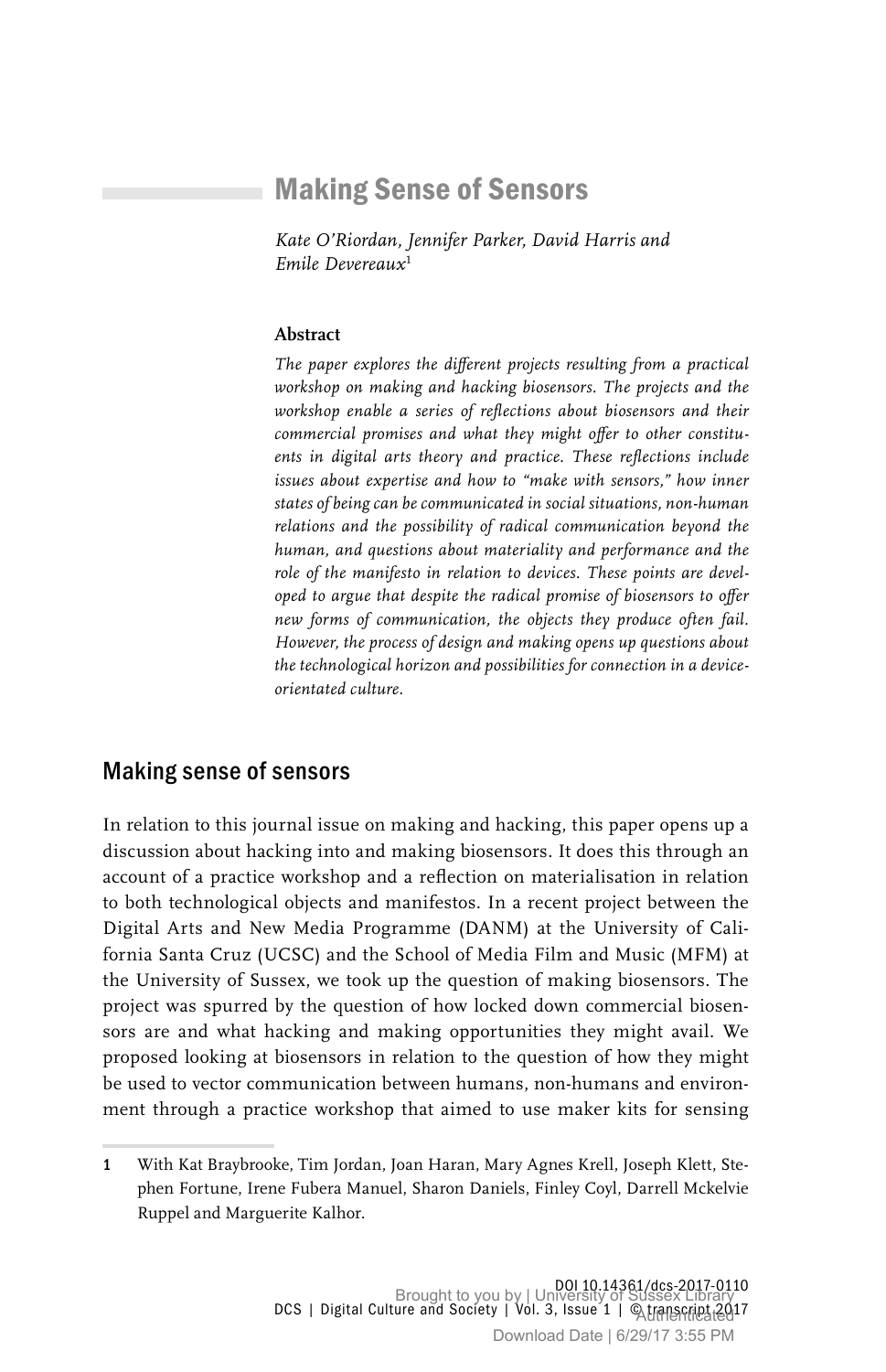projects. The ensuing event brought together a mix of people at UCSC, from both institutions, and beyond. This included PhD students and academics from different disciplines, together with a workspace, a workshop brief and a range of Arduino-connectable sensors. The different projects developed in the workshop are one way of giving an alternative account compared to that of commercial wearables like Fitbit, to the question of what biosensors might be and do. The maker space facilitated a process-based activity, the collective production of prototypes, allowing for the articulation of a number of issues in relation to biosensors.

Biosensors have become popular through self-tracking forms such as fitness trackers and their applications, for example Fitbit and Jawbone (Munson et al. 2014; Crawford/Lingel/Karppi 2015; Whitson 2015; Fotopoulou/O'Riordan 2016; Lupton 2016; Neff and Nafus 2016). They have also emerged as medical instruments (heart monitoring, diabetes management) (Lupton 2016; Mort et al. 2016). In art practice they have been cast as surveillance technologies (Morrison 2015) and used to gather sensory input from humans, plants, water and air to generate other forms of expression (lights, music). Biosensors offer to register or make visible phenomena that are not sensible through other means, such as pollution (Goatley 2016) or microbes (The Cotard Syndicate 2015). In other words biosensors have been understood as opening up the possibility of new forms of communication, whether sensory or non-human, for example registering the signals of the body in new ways or taking readings of invisible signals like bacteria, radiation or chemical balance. However, their use in this respect – to open up new forms of communication – has been limited.

The workshop approached biosensors with these questions in mind. It tried to consider what it would mean to try and be faithful to the promise of new forms of communication such that a communicative back and forth could be established across different sensory worlds and human and non-human agencies. The paper offers a series of reflections on the workshop to think further about how biosensors have been taken up and what it means to make an intervention. The paper gives an overview of the workshop and the projects it entailed. It discusses these projects in turn and makes connections between these and other digital art projects involving biosensors. The paper concludes with a discussion of manifestos. The main argument is that the promise of biosensors to open up the possibility of new forms of communication is always a failed project, but the critical praxis of trying to take this promise seriously opens up interesting questions about materials, practice, process and the technological horizon.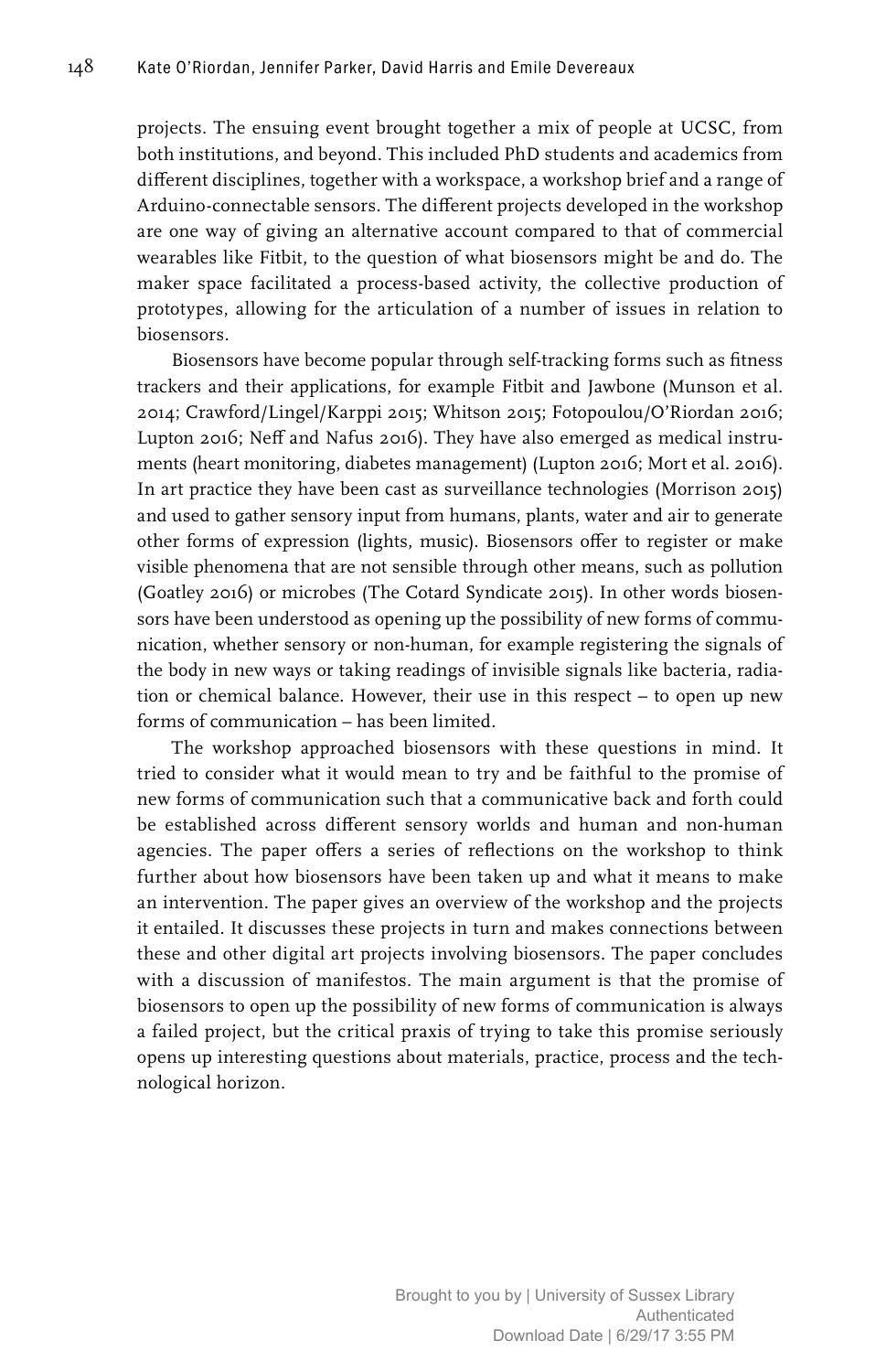#### Workshop overview

The workshop was hosted by the DANM at the UCSC and funded by both the University of Sussex and the UK's EPSRC as part of the Sussex-UCSC digital media partnership initiative. The DANM programme has been a centre for generating critically engaged digital art practice in the United States, and MFM has also been innovative in this area in the United Kingdom. The participants included DANM staff and students and MFM staff and students and other interested participants on or visiting the UCSC campus. The workshop aimed to think about how we might take these new ways of knowing and turn them to the environment and other species as well as ourselves. People are increasingly asked to understand themselves through data as a new way of knowing the world, and this offers the possibility that we might know the world differently.

The practical workshop focused on forms of contemporary mediation: the measuring of the self – together with the sensing of environmental and nonhuman animal factors, to bring them into conversational modes such that some kind of relationship between bodies might be engaged. The aim of this kind of engagement was:

- For people to learn about sensing technologies in a hands-on maker format
- For individual tracking to be extended into a relationship with environmental and inter-species interaction
- To expand the role of higher education in opening up the politics of knowledge production across art and science
- To create a collaborative space of reflection

Questions concerning biosensors are simultaneously humanistic, artistic, philosophical, technical and design orientated. How could existing wearables be opened up or new ones be created and made accessible in a mode of critical engineering? What would it take to bring human centric data into conversation with environmental and non-human animal data in meaningful ways? Is it possible to make such sensing multi-directional? How could such an experiment be set up as a form of encounter for participants and further audiences?

#### In practice

Emile Devereaux, from MFM and David Harris, from UCSC, respectively, facilitated the workshop with these ideas in mind. They selected the hardware, developed a brief and provided support and structure. Participants at the event organised into project teams and tried to develop prototypes, following an initial ideas session. The mix of people at the workshop included people with a wide range of expertise, some of whom had worked with this mix of hardware and software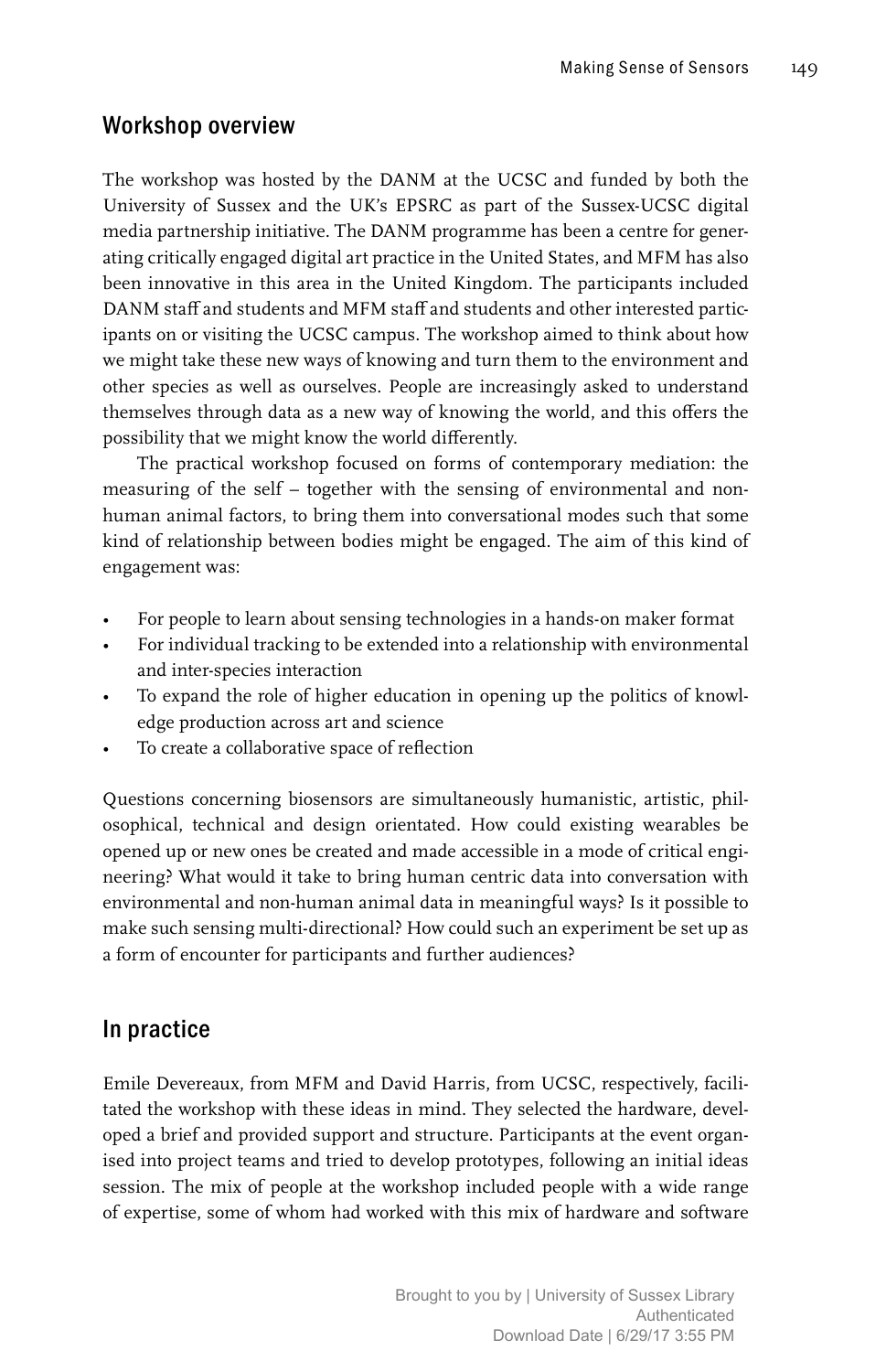before and many who had not. The teams developed a range of ideas, and the final projects were presented the following day. These included:

- a. An open-hearted communication monitor: this was a blinking badge expressing heart rate – measured by pulse.
- b. A series of experiments in detecting fear and anxiety about social encounters – this compared reactions to fear of imaginings of fearful encounters and provided recordings of response rates as part of the documentation.
- c. AEEP: Actor Emissions and Environmental Probabilistics. This aimed to measure perspiration as a way of tracking how agents (humans, in this case) are vectors for emitting chemicals into the environment and how this has a relationship to consumer practices, or conditions of environment.
- d. A project to detect the relative reaction of trees and people to chillies; this created a sensor for heart rate after eating chillies – the tree part remained unresolved.
- e. A manifesto one group eschewed the sensor prototype and put together a critical design manifesto which riffed off the critical engineering manifesto (Oliver/Savičić/Vasiliev 2011).



Figure 1: Unpacking the kit at the workshop.

In the workshop an issue that came up repeatedly was that of access to technologies, making things work (or not work), and there were varying capacities to learn enough about them to use them. Some people took up expert roles and worked on problems that the whole group ran into, other people spent a lot of time working on trying to make one aspect functional and others quickly sorted through the available kit (see Figure 1) to find something they could work with and based their project on that. In all cases the ideas outstripped what was practical. This raised questions of agency and expertise, not least the question of whether we are used by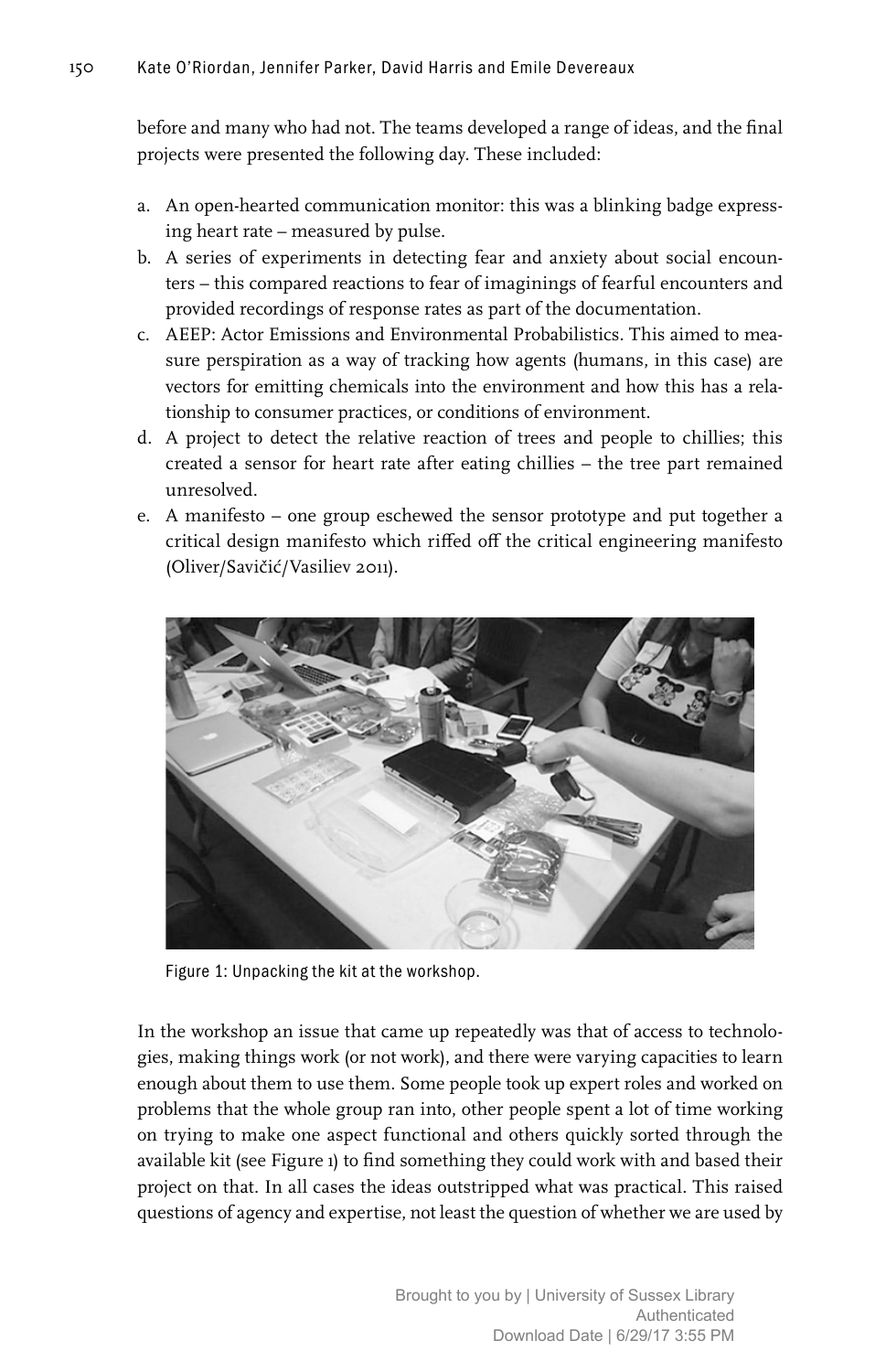our technologies or can we intervene in them? There are a number of responses to this question from coding literacy and education programmes, sponsored by both the state and industry; critical art collectives; hacking communities; activism; and critical engineering.

Technological innovation rather famously works as much to deskill and demote specific groups of people and practices as much as it progresses (McNeil 1987; Bassett 2015). Access and capacity have been discussed extensively in relation to digital culture, largely framed in terms of the digital divide and in terms of gender, expertise, coding or computer literacy (Haddon 1990; Eubanks 2011; Berry 2014). Using Arduino and e-health kits is somewhere in between a commercial device and making it up yourself as this equipment provides short cuts to making things up entirely, but it also affords multiple constraints in that you can work only with what the kits provide.

In many examples there seems to be inverse relationships between the commercial success of devices and hackability, and ease of use and hackability. A problem in the space of digital device design and making is that of balancing the power or potentiality of devices with accessibility. The solutions offered in many maker contexts is to not design this into the devices but to rely on the knowledge of experts to seed collective knowledge pools such as wikis and discussion boards from which people can benefit.

Some of these problems can be read through the workshop. For example, the e-health kits used in the practical session output, that is generate, data in close to human-readable text format. While this might seem useful, it actually limits the value of the intervention by presenting information in a form that was usable in only one way. Participants would have to be sufficiently privileged in the culture of the digital to reinterpret the information back. Of course, this digital-person choreography was designed in by humans in the first place and carries assumptions about the kinds of uses and users.

Arduino and other maker intermediaries require some basic knowledge of coding, and the better the resources for coding the more things open up. The combination of sensors and e-health kits did provide an extensive range of possible sensing, but there were still multiple issues within the workshop around making these work, identifying the right generations of code libraries (including different generations for different sensors) and rendering the data in a way that made sense.

#### Monitoring states of being

Ideas that emerged from the workshop followed directions not dissimilar to other art work in this area. Two projects (a and b mentioned earlier) looked at questions of communicating inner states of being indexed through both pulse and heart rate. One team (a) came up with a blinking badge that expressed light in relation to heart rate (via pulse), where the pulse was taken from the earlobe, and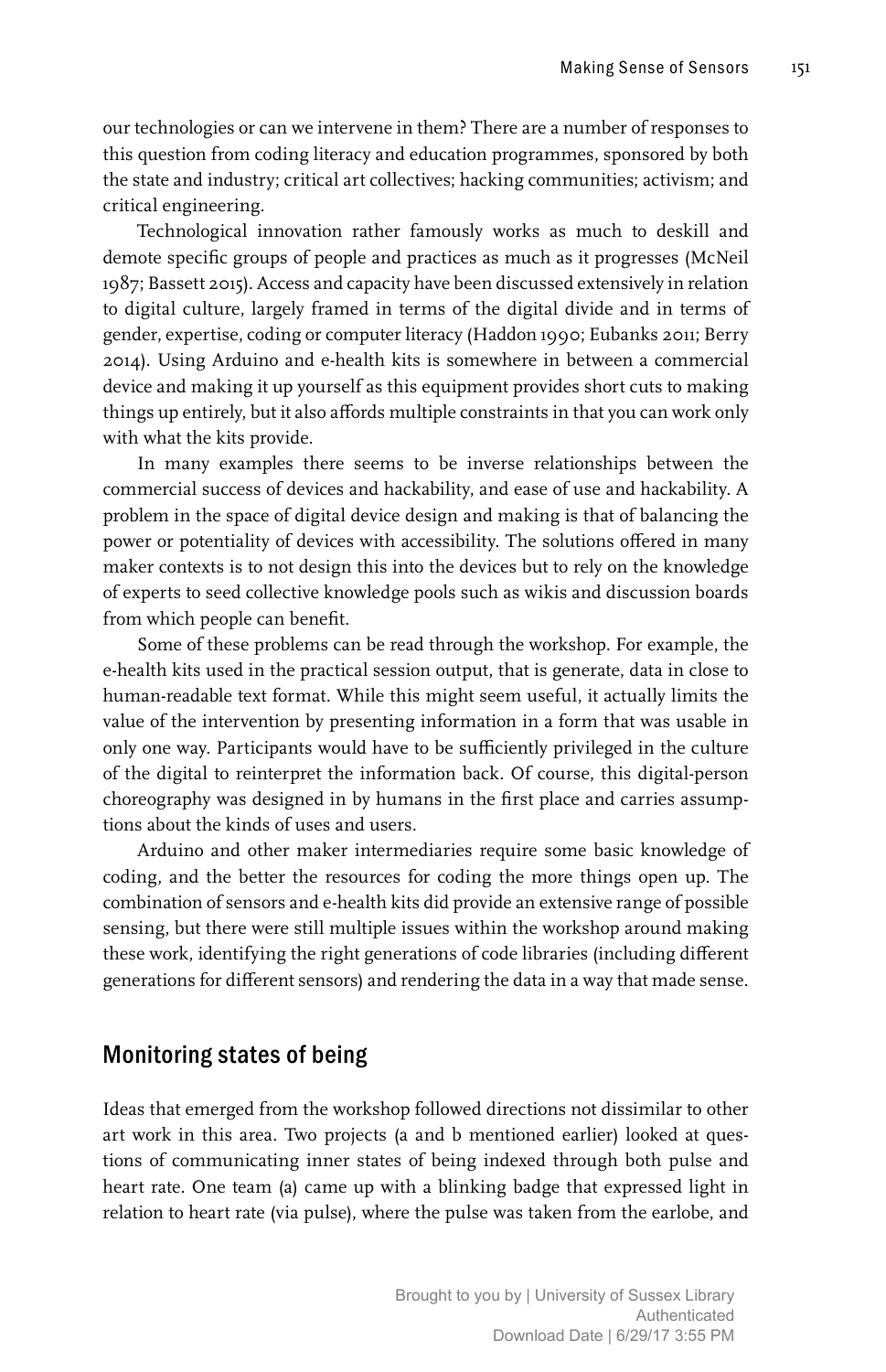a wire joined the earlobe and a badge to transmit the signal. The badge itself was made out of mirrored Perspex with an engraving of a flower. The idea behind the badge was to use sensors to engage with the idea of open-hearted communication. This was taken from one of the teams' recent experience at a permacultureinspired activism camp where the language of open-hearted communication had been used. The point of this project was to engage with the question of what this communication might mean and how it could be understood and engaged with. The prototype was imagined as something that everyone in a decision-making group could wear to be responsive to and thoughtful of nervousness and anxiety in communicative encounters. The idea of the mirrored badge was that you would see yourself in relation to others and could think about your own expressed light blinking and thus not only be motivated to surveil others. Another project (b) looked at how to track and represent levels of fear and anxiety that people experience in social situations. It, thus, also shared an interest in looking at how inner states of being might be registered and made explicit in communicative situations. This project didn't result in a device like the blinking heart but demonstrated recordings of reactions via video and pulse data.

These workshop ideas had some resonance with the Necomimi headset (see Figure 2), which is a fairly well-known example that blurs art practice and consumer device. The headset was a result of a partnership between NeuroSky and Neurowear, resulting in the Necomimi head band, which features cat ears that adjust position according to electrical brain impulses. This headband claims to express brain states though the position of animal ears attached to a headset, possibly biosensors finest moment to date. Although not explicitly an art project, the headband received an honorary mention in the interactive art section at Ars Electronica 2013.



Figure 2: Necomimi headset with ears which move in response to electrical brain impulses.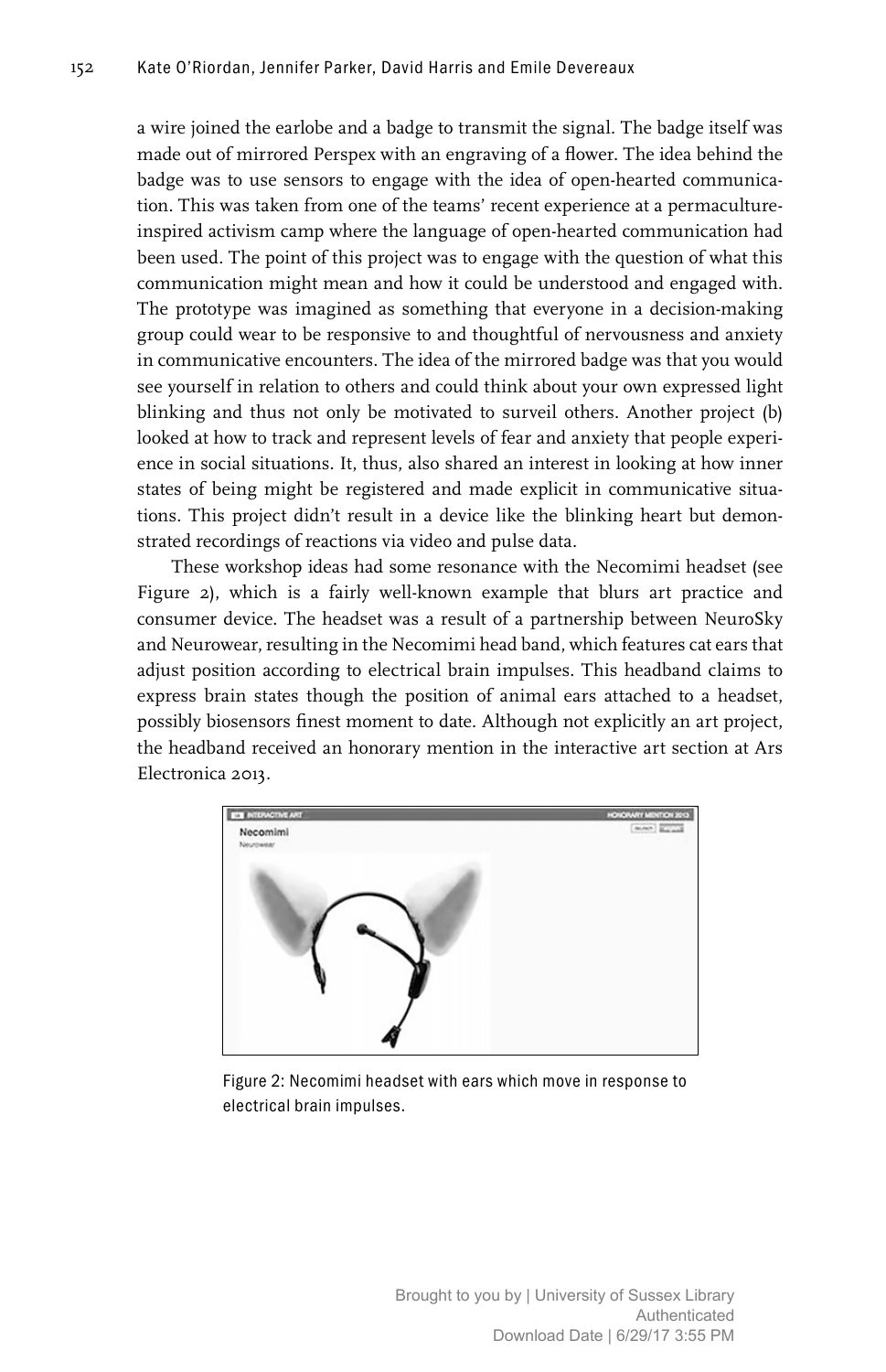#### Culturing non-human relations

Two of the projects in the workshop (c and d mentioned earlier) looked at humanenvironment interactions and explored ways of registering these. One of these aimed to explore how the chemical composition of sweat might be detected for indicators that would demonstrate how humans act as vectors for the distribution of consumer substances in environments. An example would be the emission of chemicals from cosmetics or foods through sweat into the sea and air or onto the surface of plants. This project again didn't result in a device but used a fictional narrative to draw on the idea in the final presentation. The team spent much of the workshop learning about the possible substances that might be measured through the available kits.

The second project in this genre was the human-chilli-tree project, which aimed to look at how to measure human responses to chillies and tried to adapt this to think about how to measure any response that redwood trees might have to chilli oil or other indicators related to the way that humans taste chilli. This team again spent a lot time figuring out different possibilities. In the end they recorded human-chilli sensations and left the trees out of it.

These non-human orientations can be aligned with some of the examples in wider art work with sensors. For example the project by Stephani Bardin (The Cotard Syndicate), M(y)crobes, has resonance with a kind of post-digital aesthetic in its sculptural focus on the biosensor as installation, where the seeds and the Petri dish are the interface rather than a representation of them. The prototype in this case is designed to allow microbial life to be made visible through a Petri dish as pendant. The pendant contains seeds in agar jelly and enables a visual registering of microbial growth through the sprouting plants. The M(y)crobes project could be thought of as a more faithful attempt to open up the capacity of biosensors to bring new knowledge to the sensible world by making microbic life visible to people. This intersects with contemporary interest in the microbic, including the sequencing of the human microbiome. This project was launched in 2008 and explores the possibility of genomic sequencing of the estimated 10,000 microbial species that inhabit (cohabit) what is, in this context, referred to as the human ecosystem. The kinds of organisms that are thought to make up the human microbiome are bacteria, yeasts, eukaryotes and viruses. This microbial turn in the sciences has resonance with the turn to "green materialism" (Bennett 2010) in other disciplines such as philosophy and with the material turn. The connection across these fields is the desire to acknowledge and account for a much more radical assemblage of actors and agency in relation to both explanations of the world and interventions in it, in this case, making visible the relational actions of microbes and humans and environment. Other versions of this direction could include works by Julie Freeman who describes her practice as broadly "translating nature" through works including "Lepidopteral" (2012), which uses kinetic sculpture to express environmental signals. Other examples of environmentally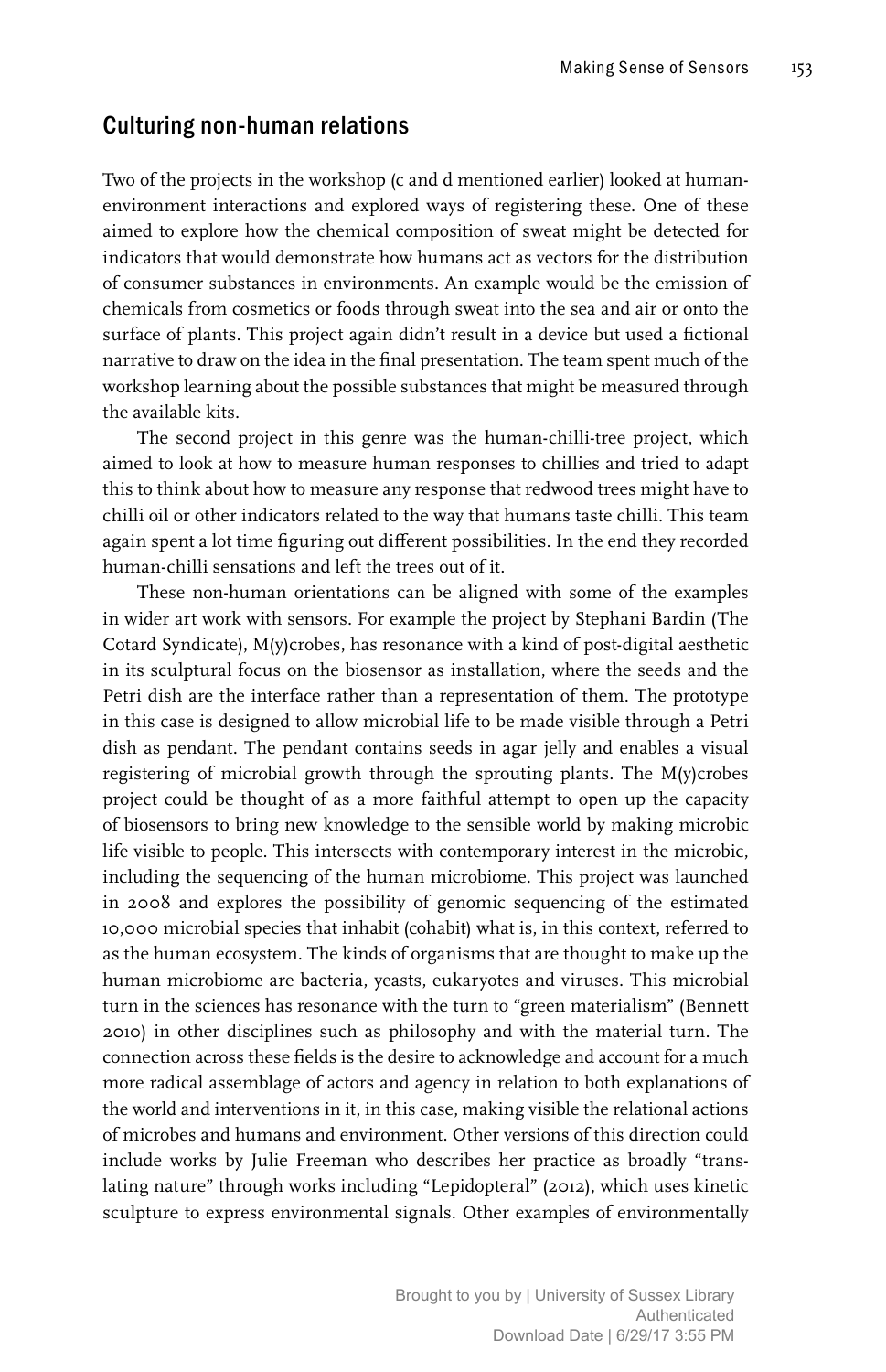disposed biosensory art could include the Open Lab project "Oceanic Scales" developed by Gene Felice II and Jennifer Parker at UCSC with their collaborators, which explores a combination of interests in biosensors and biomimicry to look at pollution, human agency and marine life in the Monterey Bay.

#### Making manifest

Another response generated in the workshop was one which resisted the call to produce a prototype using biosensors. For example, one team member was the most active in the workshop in figuring out coding solutions and navigating the issue of code libraries. However, this team presented a manifesto as their contribution and read from a collective statement that riffed off the critical engineering manifesto (Oliver/Savičić/Vasiliev 2011), making theory rather than other types of technological demonstrations.

The production of a manifesto in relation to a maker brief helps to pull out what constitutes material form and technological intervention. A manifesto has a material form in that it is written down, and it is declarative of presence and intention, it is read out which performs presence and materiality and beyond the moment of its reading it might cease to exist. It involves technologies of writing, speaking and performing. Taken as a declarative form it involves materiality: voice, breath, sound, hearing, echo, bodies that speak and hear, sound that is generated and travels. Those elements that could be said to be immaterial are the meaning of the sounds, the meaning making of the audience, the memory, trace and echo of the declaration passed into and through the bodies of audience and declaimers. The etymology of the word is such that it draws together the meanings of a public declaration and things evident, obvious and made plain. However, the meaning is both the most immaterial and the most important element of the manifesto. What it makes plain is done so in an ephemeral moment of transition, conveyed through noise, but that sound is not the *it* of the manifesto, so much as what is said. How then to think about this tension between multiple states when all that is material fades into air, all that is ephemeral is material and all that is material is technical.

Writing in 1999, Caroline Bassett cautioned against finding utopia or the revolution in the realm of technology. "This paper began life as a Manifesto against Manifestos. It ends as a call for the restitution of the idea of Utopia in cyberfeminism" (Bassett 1999: 16). Her manifesto against manifestos is more specifically a critique of Sadie Plant's (1997) *Zeroes and Ones* as a manifesto. The paper reads Plant's piece and other declarative modes of cyberfeminism that said the revolution had already happened and critiques these declarations for a kind of narrow tyranny. She argues that an engaged politics needs to restitute an idea of Utopia beyond the horizon, rather than celebrate technology. Her critique locates some modes of feminism in a similar terrain to that of the promissory futures of high-tech imaginaries because of their connection in celebrating technology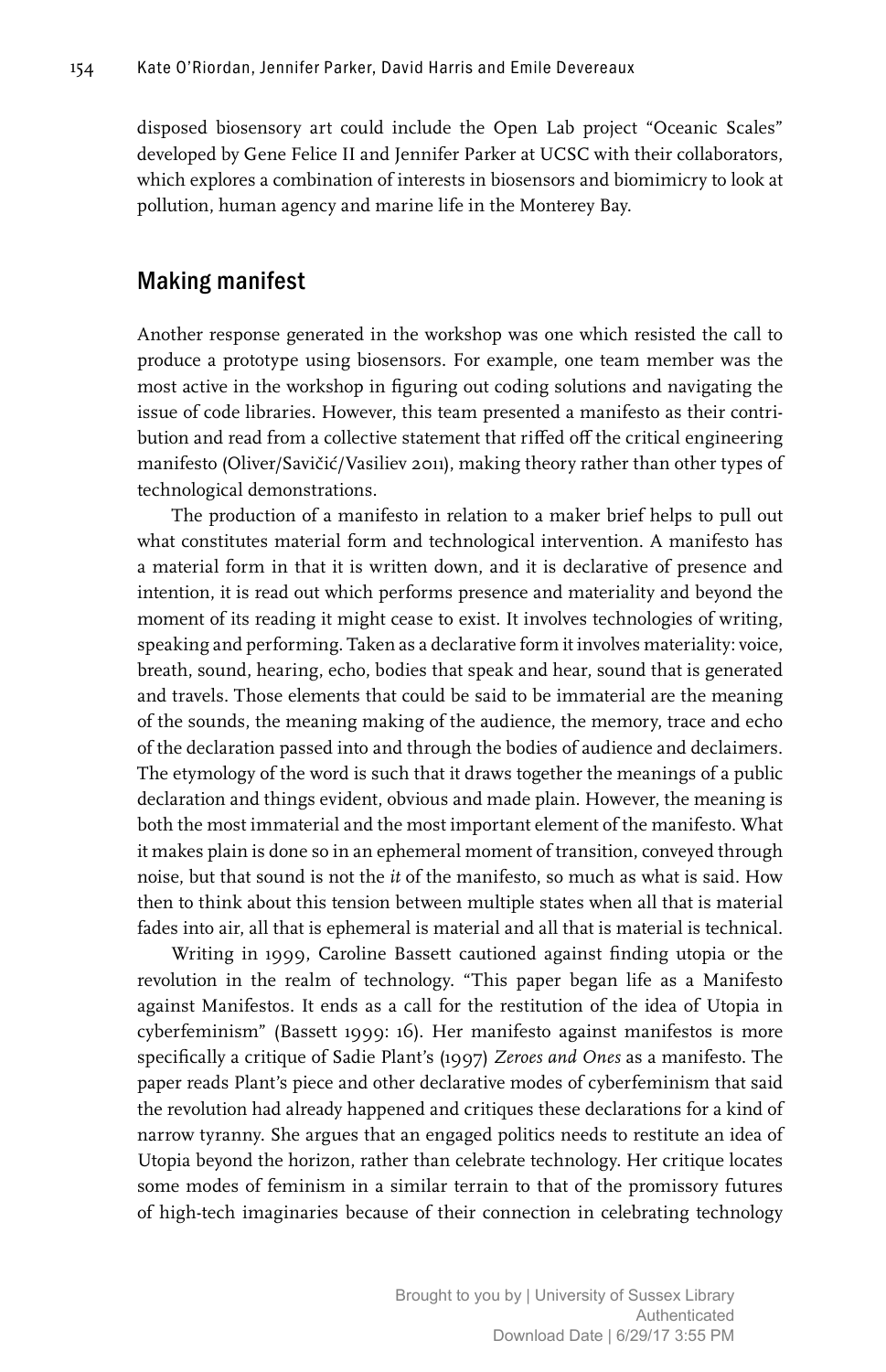as liberation. This has resonance for thinking about biosensors, because in this moment again engaged politics and technologies come together. The technological promise of biosensors is that through new forms of sensing beyond human capacity – or through changing dominant modes of human perception – we can see the world in new ways, and the declarative tone of some media theory is that the conditions of the present have an (already) radical capacity to make people see the world in new ways. However, the vision of fitness trackers as facilitating a population of self-monitoring, joined-up, always-on, productive, empowered and inspired people is also a narrow and tyrannical framing of life. It isn't surprising that biosensing at its most commercial might also be at its most mundane. Thus, it makes sense to try and explore its avant garde.

From motorised cat ears that read brain signals (Necomimi), to air quality monitors that show us how polluted our environments are (e. g. Polli's "Particle Falls"), the experimental end of biosensing indicates a sense of utopian thinking beyond the horizon. Like much of digital art, biosensing work is as much about conceptualisation and process, and what it gestures towards, as it is about the objects made. The radical promise of materialist theory is that the world beyond language will become communicable, and this will displace human centrality and bring about conditions through which we see the world beyond the narrow prism of capitalism or economic rationality (Bennett 2009; Morton, 2013; Galloway/ Eugene/Wark 2014). The use of biosensors to try and communicate signals beyond human perception, from our own sleep to the life of microbes, gestures towards that radical promise but also marks out its impossibility. All experiments with biosensors recuperate the possibility of the non-human communicable into human language and tell us that there is much beyond that realm, but it remains unknowable, elusive and unamenable to the register of human systems of counting and measuring.

#### List of references

- Bardin, Stefani/Heys, Toby/Ramakrishnan, Siddharth (2015): "The Cotard Syndicate." M(y)crobes. New York: Eyebeam.
- Bassett, Caroline (1999): "A Manifesto Against Manifestos." Next Cyberfeminist International, March 8–13, Rotterdam.
- Basset, Caroline (2015): "Feminism, Expertise and the Computational Turn." In: Helen Thornham/Elke Weissmann (eds.), Renewing Feminism: Radical Narratives, Fantasies and Futures in Media Studies. London: Tauris.
- Bennett, Jane (2010): Vibrant Matter: A Political Ecology of Things. Durham, NC: Duke University Press.
- Berry, David (2014): Critical Theory and the Digital. London: Bloomsbury Publishing.